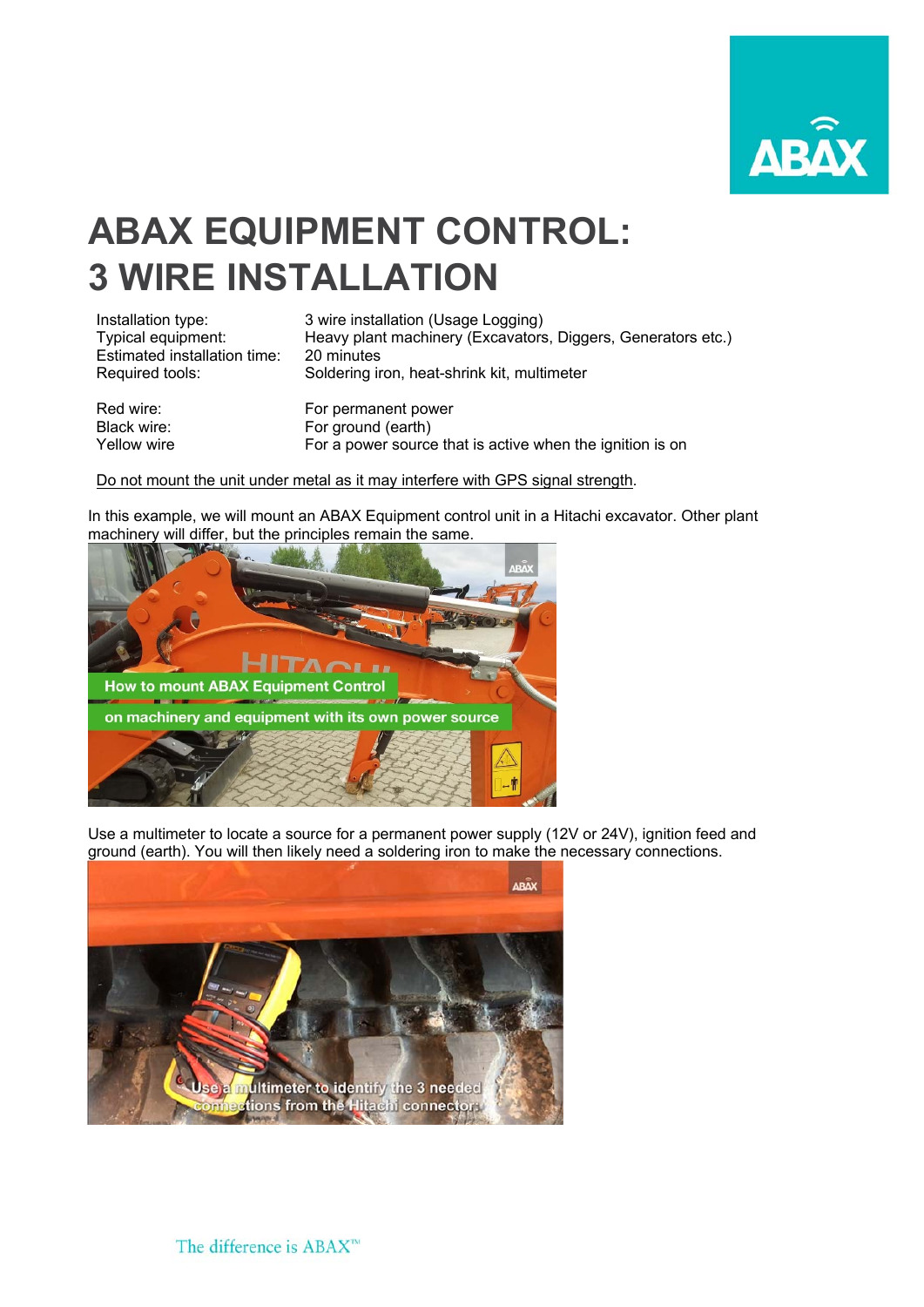In this example, the power connections are easily accessible by removing the CD player and plastic cover. The unit can be mounted to the frame and the plastic cover will not obstruct the GPS signal.



In this example, power, ignition and ground are found using an existing connector block.



Use the multimeter to verify that the 12V/24V power source is permanent and that the ignition feed switches on/off with the ignition.

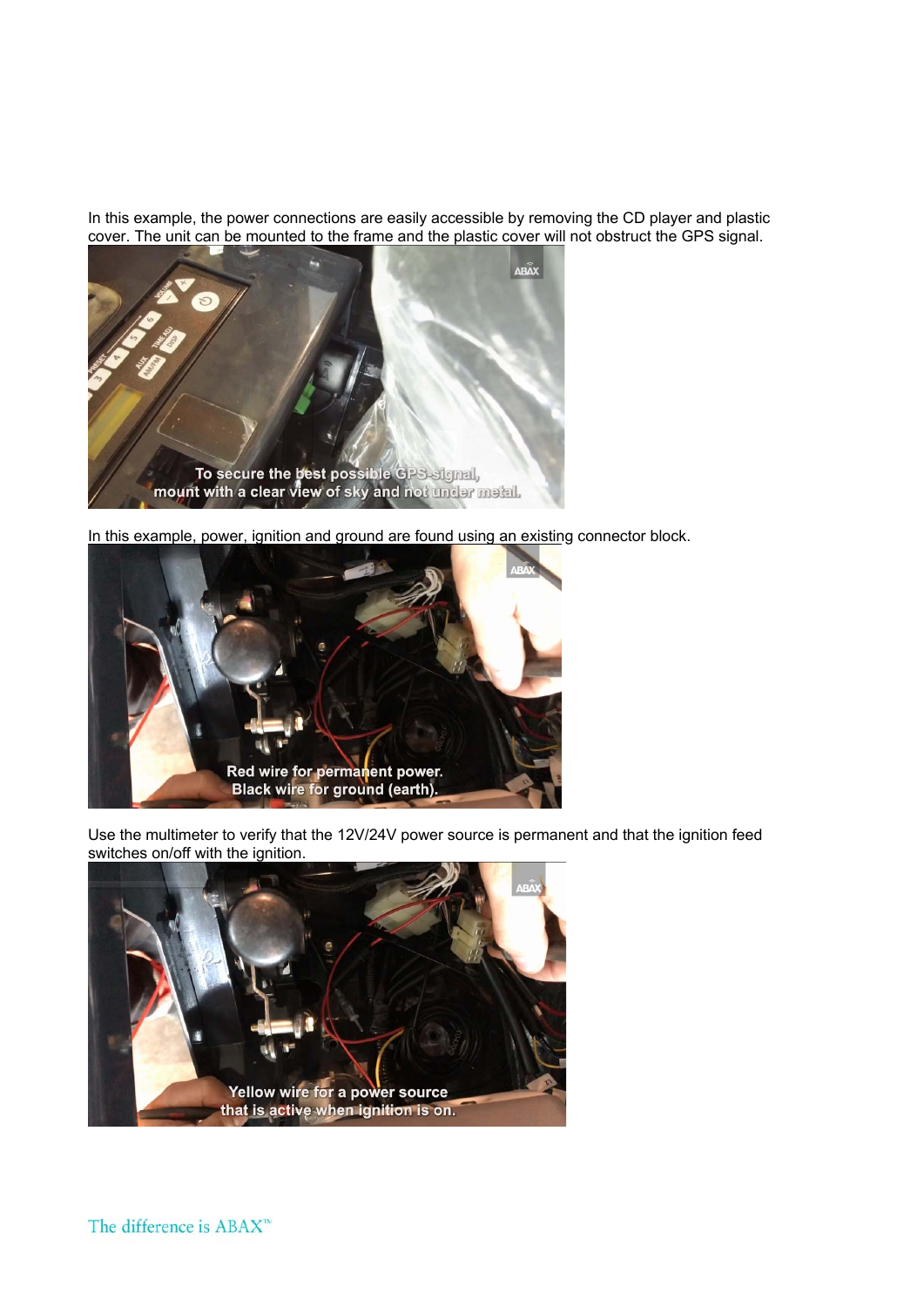Prepare the ABAX wires for soldering.



Use a solder iron or an appropriate connecting tool to connect the red wire to a permanent feed, black to ground and yellow to an ignition source. Where appropriate, cover with heat shrink tubing to prevent short-circuiting.



When the unit is receiving power, an LED that will blink.



The difference is ABAX<sup>™</sup>